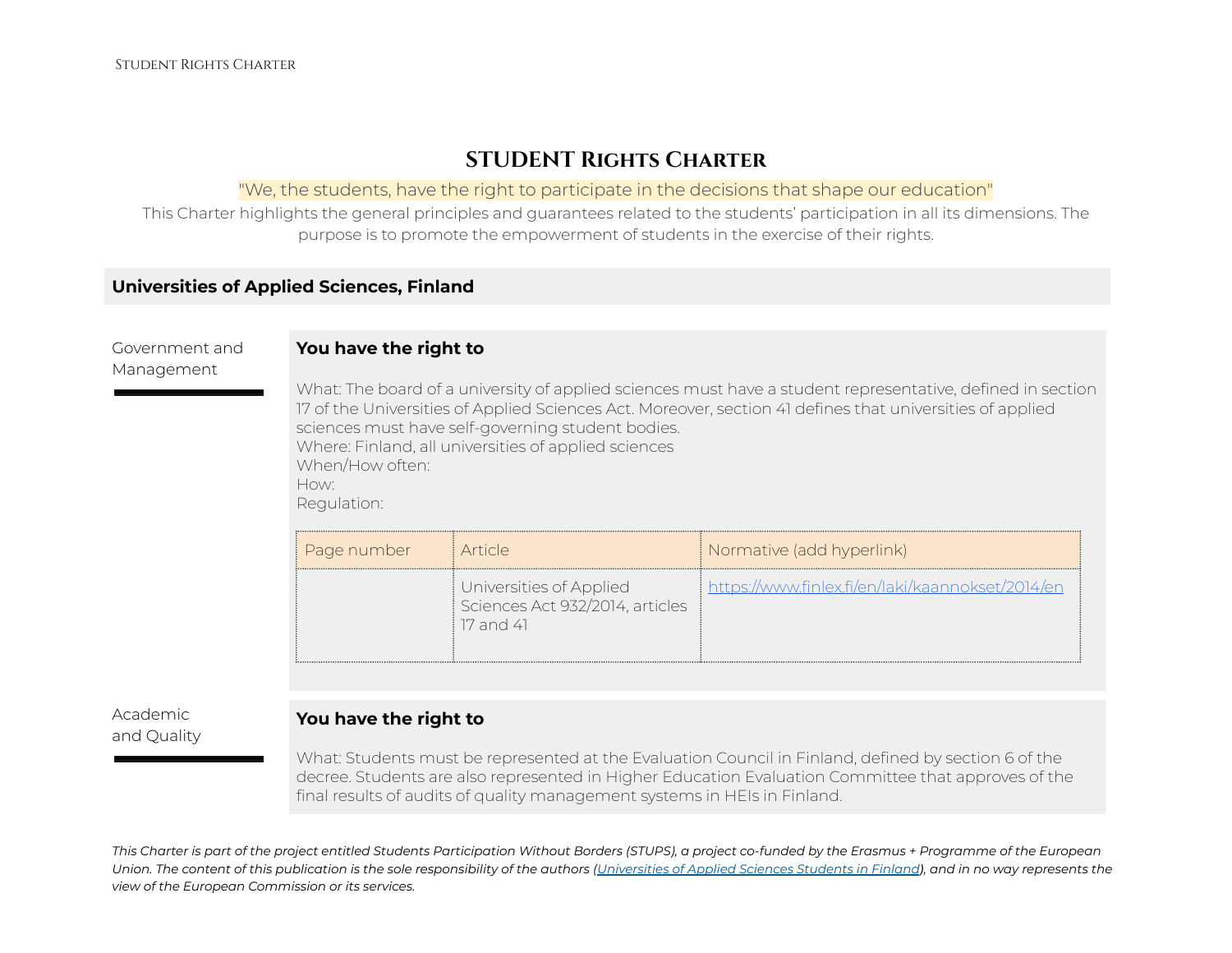Where: Finland, all universities of applied sciences When/How often: How: Regulation:

| ‡ Page number | : Article                                                              | Normative (add hyperlink)                         |
|---------------|------------------------------------------------------------------------|---------------------------------------------------|
|               | ! Government Decree of the I<br>Finnish Education Evaluation<br>Centre | https://www.finlex.fi/en/laki/kaannokset/2013/en2 |

### Social, Cultural and Sports

### **You have the right to**

What: See the part in government/management. Any policies within universities of applied sciences are influenced by students. Moreover, Finland has its own Finnish Student Sports Federation (OLL).

Where:

When/How often:

How:

Regulation:

| Page number | i Article | Normative (add hyperlink)   |
|-------------|-----------|-----------------------------|
|             |           | https://www.oll.fi/en/home/ |
|             |           |                             |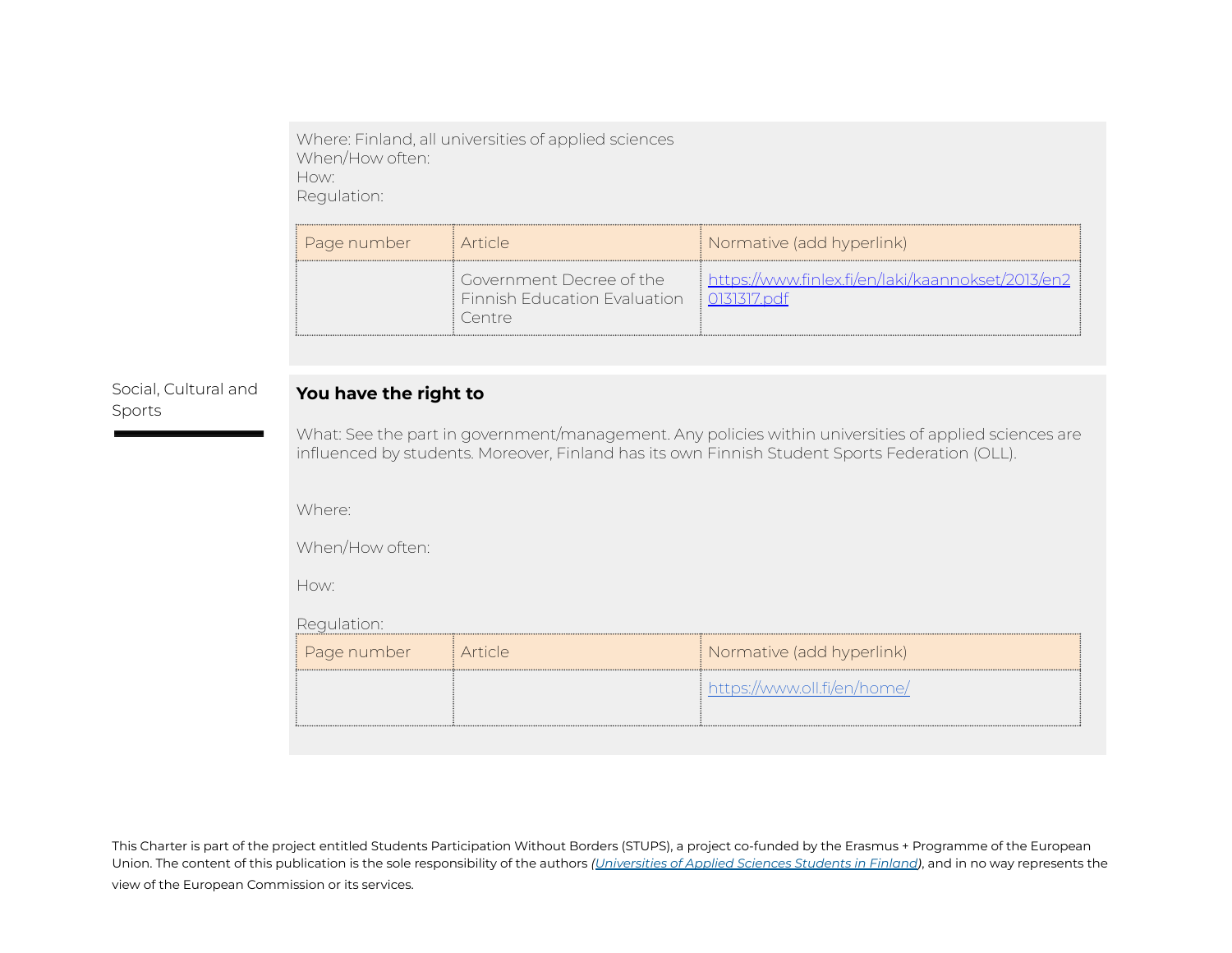Equality and Inclusion

#### **You have the right to**

What: As described in Government/Management, student bodies in Finland are self-governing and represent students' interests and rights within the university of applied sciences and the larger community.

Quote from the Universities of Applied Sciences Act:

"The student body liaises with and on behalf of its members and promotes their societal, social and intellectual aspirations and those relating to studies and the status of students in society. The student body also contributes to preparing students for active, informed and critical citizenship. The student body of a university of applied sciences is self-governing. The student body's decision-making power is vested in its executive board and the student parliament." Where: When/How often:

How:

Regulation:

| Page number | i Article i                                               | Normative (add hyperlink)                                                 |
|-------------|-----------------------------------------------------------|---------------------------------------------------------------------------|
|             | Universities of Applied<br>Sciences Act 932/2014, article | https://www.finlex.fi/en/laki/kaannokset/2014/en<br>20140932 20160563.pdf |

Dimension

Government and Management Academic and Quality Social, Cultural and Sports

#### **Have some questions? Get in touch**

|              | <b>Email Address</b>    | Website                    |
|--------------|-------------------------|----------------------------|
| <b>STUPS</b> | contact@stupsproject.eu | http://stupsproject.eu/en/ |